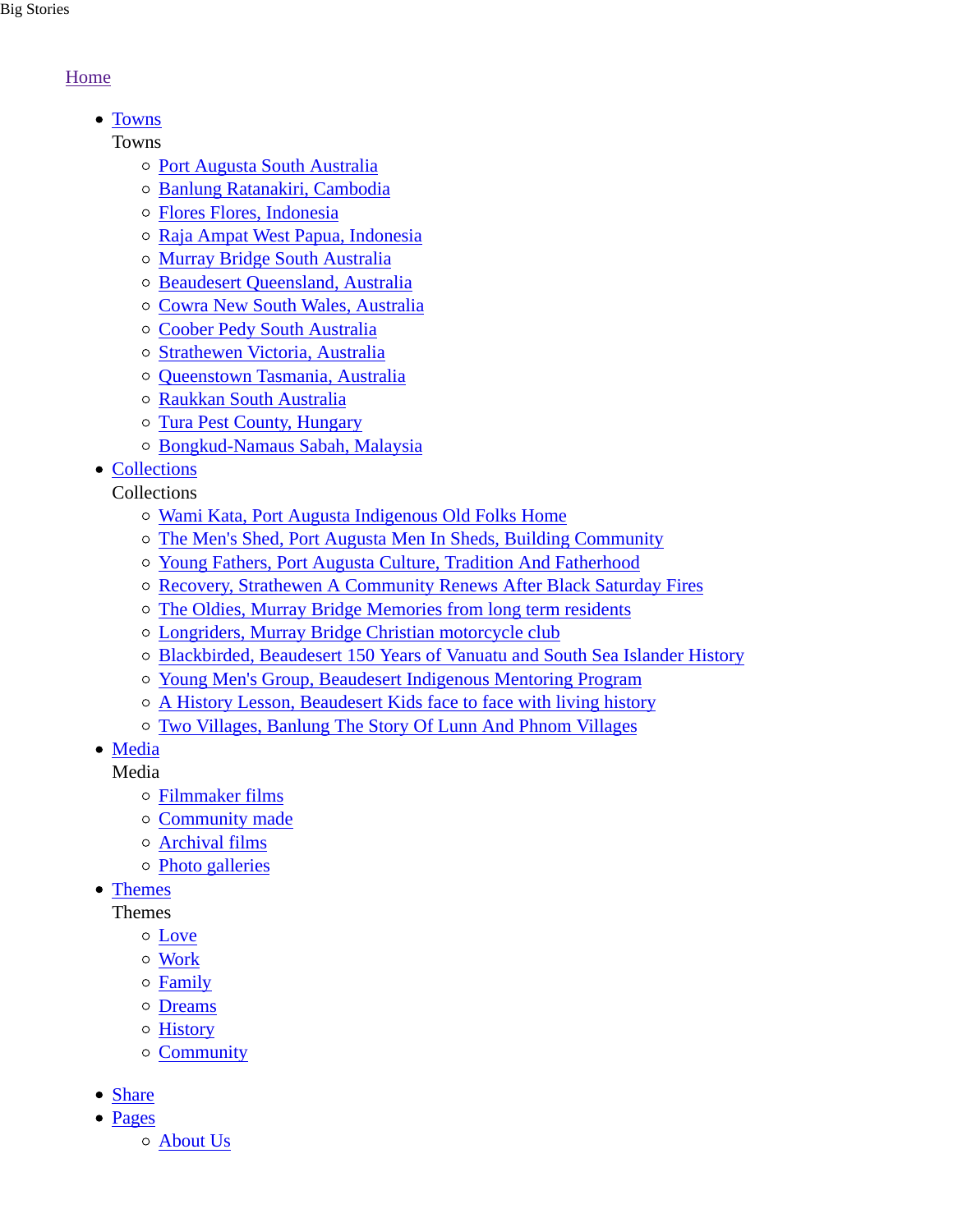Toggle menu Big Stories About Banlung Capital of Ratanakiri, Cambodia Welcome to Banlung Capital of Ratanakiri, Cambodia 02:24 Sam, Chief Of Phnom Village People Want To Own What They Have Never Had Sam, Chief Of Phnom Village Vi Thonh, Weaver & Farmer, Phnom Village I Can Weave And So I Have Knowledge Vi Thonh, Weaver & Farmer, Phnom Village Yung, Old Lunn Village Before The Land Belonged To No-One Yung, Old Lunn Village Phalla, Banlung Hairdresser My Customers Come From Everywhere Phalla, Banlung Hairdresser Sam, Chief Of Phnom Village I'd Like To Safeguard Our Traditions And Culture Sam, Chief Of Phnom Village Chieng, Phnom Village While We're Alive And Strong We Have To Work Hard Chieng, Phnom Village Peung, Chief Of Lunn Village The Old Society Was Not Like This Peung, Chief Of Lunn Village Kunthea, Banlung Airport I Want To Know More About The Indigenous People Kunthea, Banlung Airport Peung, Chief Of Lunn Village We Still Believe In The Spirit Of Yeak Loam Lake Peung, Chief Of Lunn Village Vanny, Banlung Markets We Are The Same Nationality After All Vanny, Banlung Markets Seoun, Jeweller, Banlung Markets Ratanakiri Will Be More Advanced Than The Low-Land Provinces Seoun, Jeweller, Banlung Markets Dam Chanthy, Director Of The Highlander's Association Little By Little The Bird Builds It's Nest Dam Chanthy, Director Of The Highlander's Association Thou, Phnom Village Elder The Horses Were As Fast As A Motobike Thou, Phnom Village Elder Tuol, Lunn Village Elder And Farmer Town Benefits Me In Many Ways Tuol, Lunn Village Elder And Farmer Y Mam, Farmer, Banlung Town Most Of The Time People Move From The Lower Land To Here Y Mam, Farmer, Banlung Town Yull Thanh, Phnom Village A Tampuon Woman's Work, A Story By Lam Suot Yull Thanh, Phnom Village From Tampuon To Kreung - a story by Ang Yung Pregn Nuch, L'ern Chorng Village From Tampuon To Kreung - a story by Ang Yung Chantuok, Photographer, Yeak Loam Lake What I Want Is For My Son To Become Somebody Chantuok, Photographer, Yeak Loam Lake A Story By Lam Suot The Weavers Of O'Chum Village A Story By Lam Suot Khut Dy, Tae Seng Construction Site Anywhere I Can Make Money, I'll Go And Live There Khut Dy, Tae Seng Construction Site Chantha & Vek, Banlung town Indigenous People Call Their Friends "Companions" Chantha & Vek, Banlung town Yung, Lunn Village